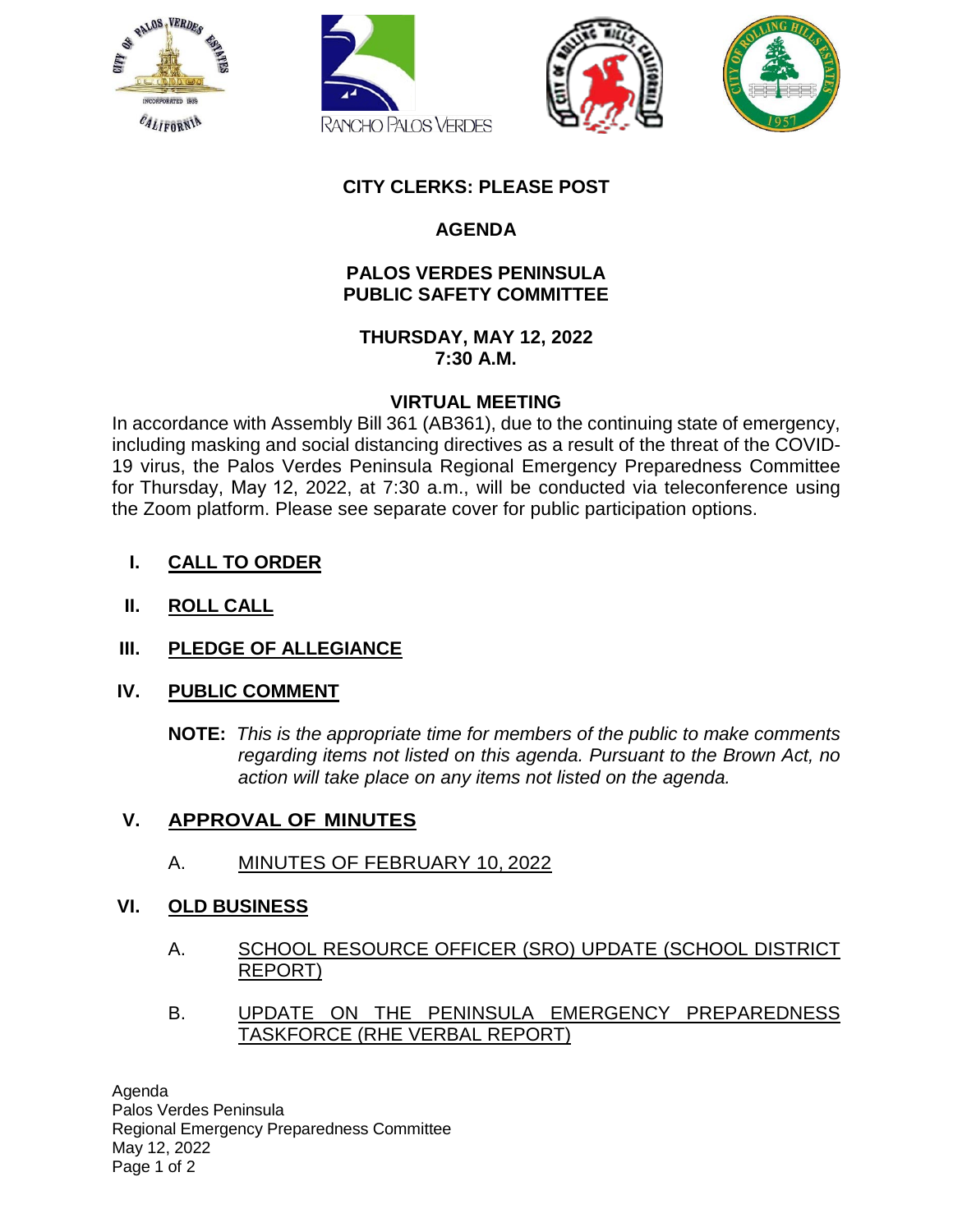# C. [ZONEHAVEN PRESENTATION \(COUNTY OEM\)](#page-10-0)

# D. STATUS UPDATE ON WILDFIRE CAMERAS (RPV – VERBAL)

#### **VII. NEW BUSINESS**

- A. BRUSH CLEARANCE UPDATE (LACOFD VERBAL)
- B. FUTURE MEETING FORMAT DISCUSSION

#### **VIII. OTHER MATTERS FROM COMMITTEE MEMBERS**

**NOTE:** *This is the appropriate time for Committee Members to direct the placement of items for future action on upcoming agendas.*

Next regular meeting Thursday, August 11, 2022 at 7:30 a.m.

Agenda Palos Verdes Peninsula Regional Emergency Preparedness Committee May 12, 2022 Page 2 of 2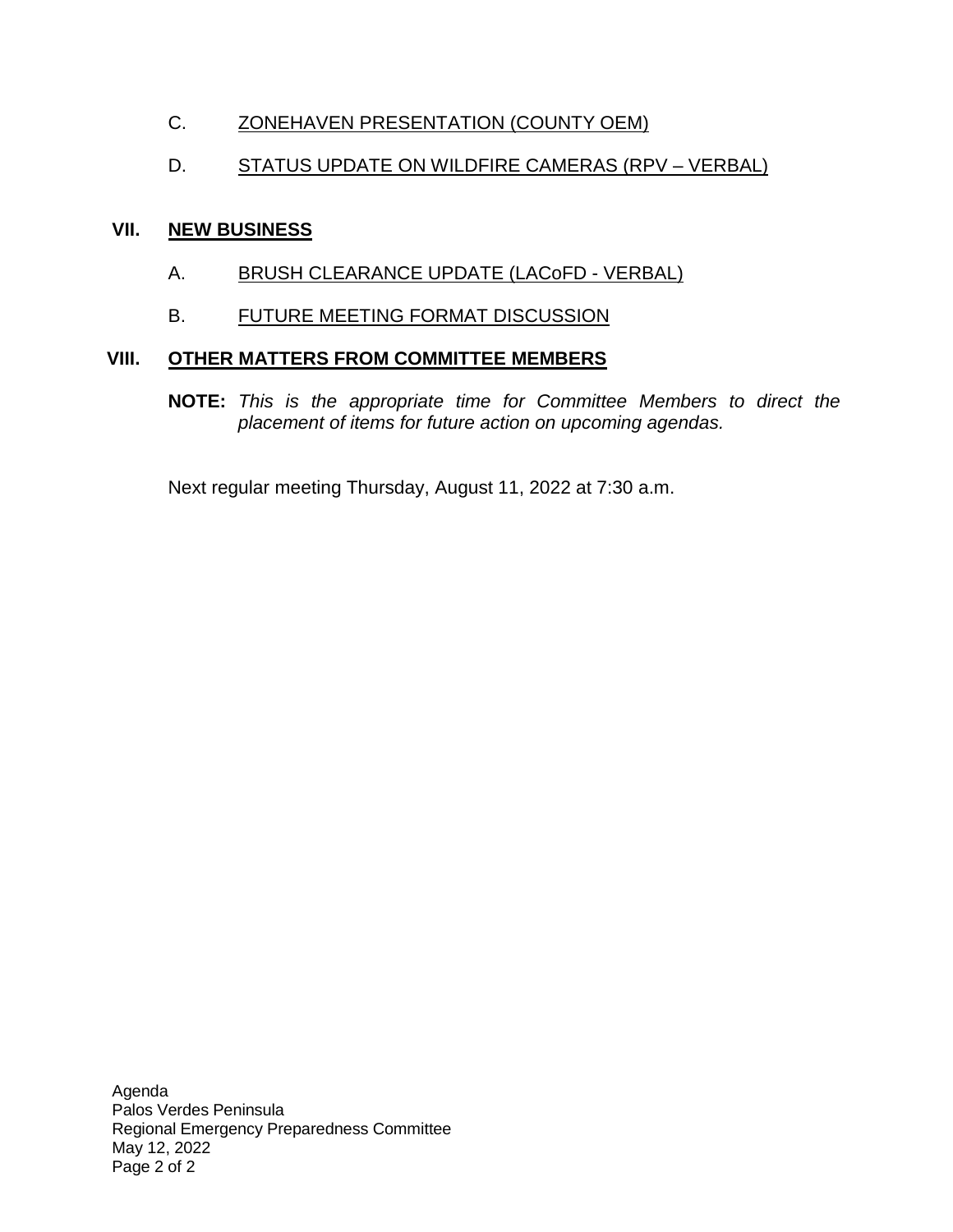<span id="page-2-0"></span>







#### **PALOS VERDES PENINSULA PUBLIC SAFETY COMMITTEE MINUTES TO MEETING ON THURSDAY, FEBRUARY 10, 2022**

# **I. CALL TO ORDER**

A meeting of the Palos Verdes Peninsula Public Safety Committee was called to order by Chair Dieringer at 7:30 a.m. via Zoom.

# **II. ROLL CALL**

PRESENT: **Rancho Palos Verdes** David Bradley, Mayor Eric Alegria, Councilmember **Rolling Hills Estates** Frank Zerunyan, Mayor Steve Zuckerman, Councilmember **Rolling Hills** Bea Dieringer, Mayor Patrick Wilson, Councilmember **Palos Verdes Estates** Dawn Murdock, Councilmember David McGowan, Councilmember ALSO PRESENT: **Rancho Palos Verdes** Ara Mihranian, City Manager Karina Bañales, Deputy City Manager Jesse Villalpando, Emergency Services Coordinator McKenzie Bright, Administrative Analyst Larry Maizlish, Emergency Preparedness Committee Chair Ruth Braswell, Emergency Preparedness Committee Member **Rolling Hills Estates** Greg Grammer, City Manager Alexa Davis, Assistant City Manager Lauren Pettit, City Clerk Jessica Slawson, Management Analyst **Rolling Hills** Christian Horvath, City Clerk Ashford Ball, Senior Management Analyst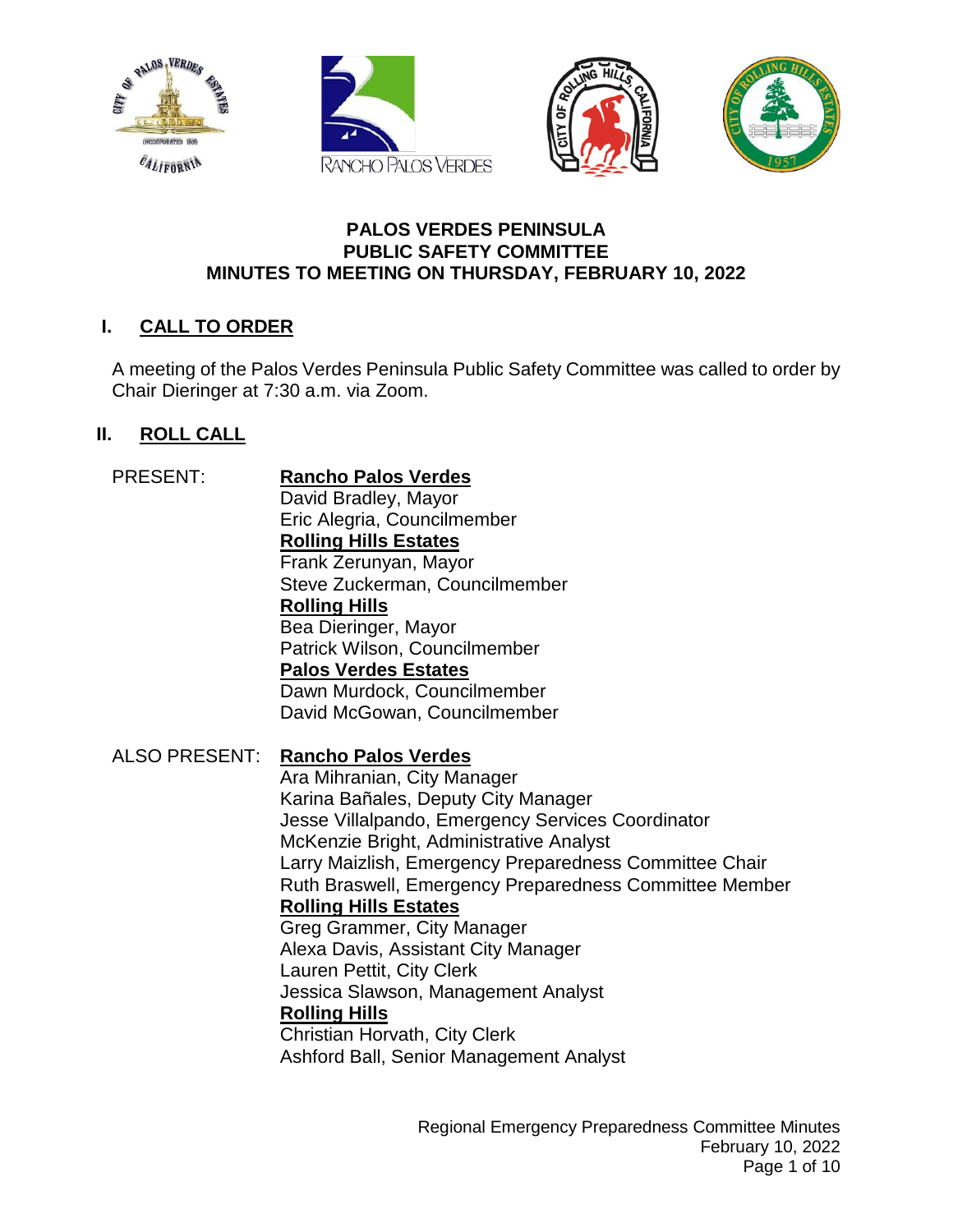# **Palos Verdes Estates**

Tony Best, Police Chief Marcelle Herrera, Community Relations Officer **Palos Verdes Peninsula Unified School District (PVPUSD)** Brenna Terrones, Assistant Superintendent, Administrative Services Richard Phillips, Board Member **Los Angeles County Sheriff's Department** Captain James Powers, Lomita Sheriff's Station **Los Angeles County Fire Department** Acting Assistant Chief Brian Bennett, Division 1

# **III. PLEDGE OF ALLEGIANCE**

Pledge of Allegiance led by Chair Dieringer.

# **IV. PUBLIC COMMENT**

None.

# **V. APPROVAL OF MINUTES**

# **A. MINUTES OF NOVEMBER 18, 2021**

Motion by Member Bradley, seconded by Member Zuckerman to approve the minutes as presented.

**AYES:** Members: Bradley, McGowan, Murdock, Wilson, Zuckerman and Chair **Dieringer** 

**NOES:** Members: None<br> **ABSTAIN:** Members: Alegri

**ABSTAIN:** Members: Alegria and Zerunyan

# **VI. COMMITTEE REORGANIZATION**

Chair Dieringer nominated Member Zuckerman as Chair and Member Zerunyan as Vice Chair. Member Alegria seconded the motion. The motion passed.

Member Alegria thanked Member Dieringer for her service as Chair over the last year. Member McGowan and Member Wilson echoed Member Alegria's sentiments.

# **VII. OLD BUSINESS**

# **A. SCHOOL RESOURCE OFFICER (SRO) UPDATE (SCHOOL DISTRICT REPORT)**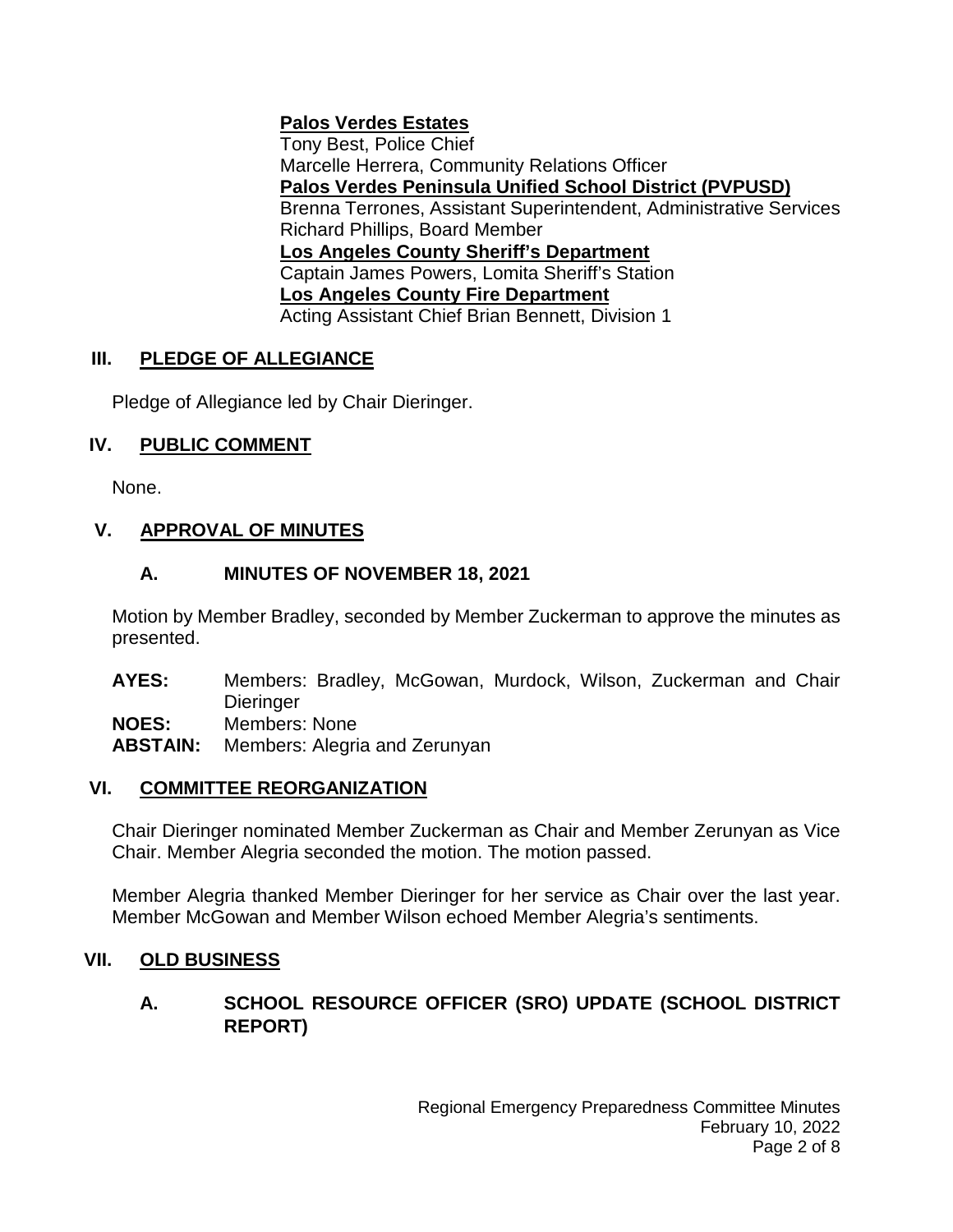Palos Verdes Peninsula Unified School District (PVPUSD) Assistant Superintendent Brenna Terrones reported that the School District was awarded \$213,750 for a California Healthcare Research and Prevention Tobacco Grant which will be divided between the four cities and the school district to help cover the cost of the SROs over the next three years beginning July 1, 2022. She noted that the School District will be working with the SROs, emphasizing prevention through student education and assemblies, while also focusing on traffic issues at the school sites.

Assistant Superintendent Terrones confirmed that continuation high school returned to the Rancho Del Mar campus in August 2021, with Kelli Keller as Principal, in response to Member Wilson.

Assistant Superintendent Terrones explained that Rancho Del Mar High School is part of the Distance Learning Academy and Independent Study Program, with approximately 50 high school students enrolled, in response to Member Dieringer. She further explained the enrollment numbers in the various programs that use the Rancho Del Mar campus.

Member Alegria inquired about the traffic review analysis currently being done around three elementary schools. Rancho Palos Verdes (RPV) City Manager Mihranian explained that the Silver Spur Elementary traffic review report has been received, and that they are waiting on three other studies to be completed.

PVPUSD Board Member Rick Phillips reported that bell schedules will be changing next year, with the high schools changing from an 8:00 am to 8:30 am start time, and discussion being had regarding changing elementary and intermediate start times as well. Board Member Phillips thanked the four Peninsula cities for contributing to the SRO program.

# **B. UPDATE ON THE PENINSULA EMERGENCY PREPAREDNESS TASKFORCE (RHE VERBAL REPORT)**

Rolling Hills Estates (RHE) Management Analyst Jessica Slawson reported that the Peninsula Emergency Preparedness Taskforce meeting was held virtually on February 1, 2022. The group provided updates for each respective city and partner agency operations. The Peninsula cities are collaborating as a region on various grant opportunities and city staff is communicating safety information to the community, including information regarding upcoming brush clearance. She reported that the City of Rolling Hills was awarded the Helen Putnam Award for their Block Captain Program.

Management Analyst Slawson noted that the School District was also present at the Taskforce meeting and reported that they are actively working on brush clearance, and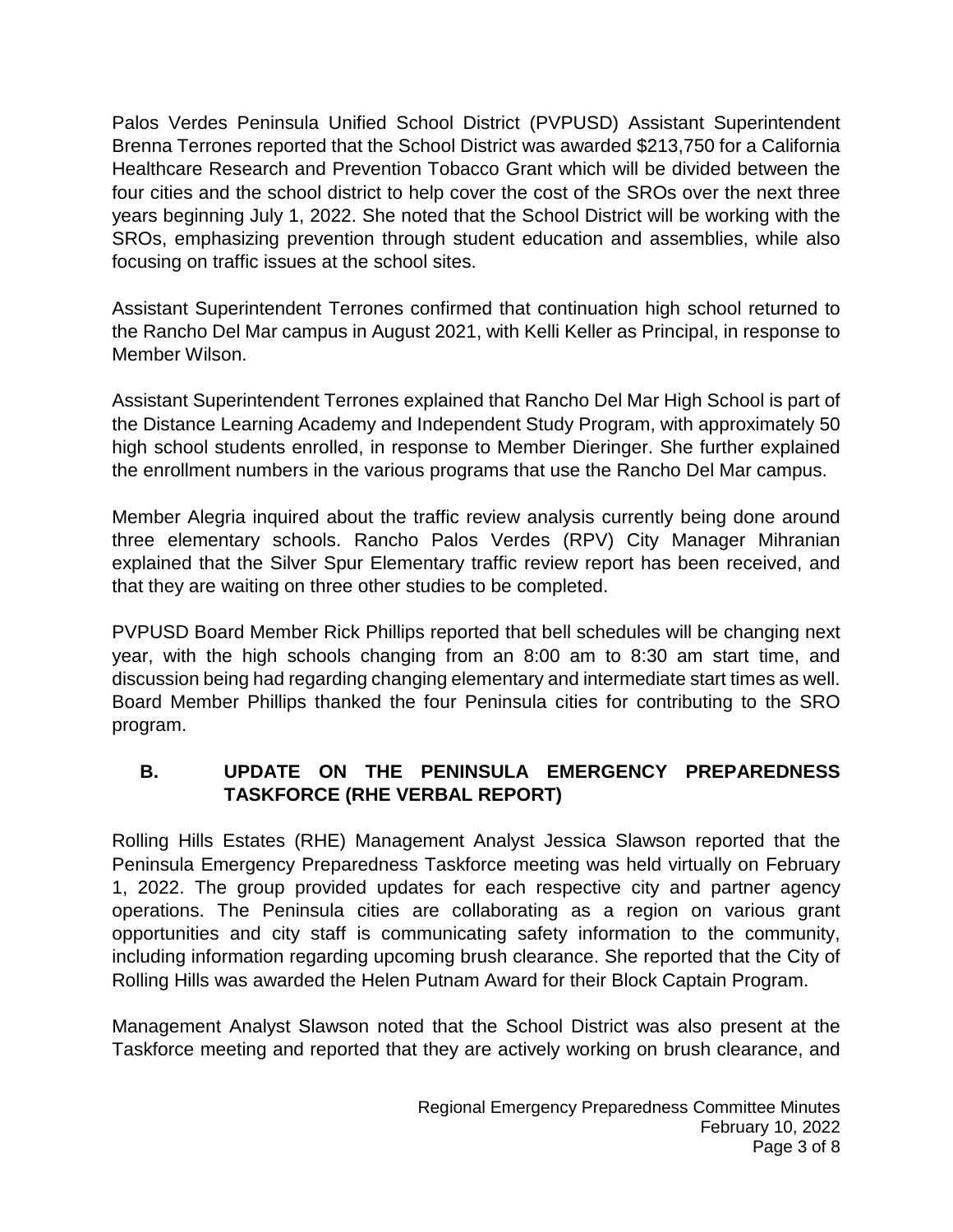students are back to in-person learning with large-scale in-house COVID-19 testing operations for students, family and staff. The School District successfully facilitated emergency drills including hand radio tests, with additional drills planned for spring.

Management Analyst Slawson noted that the Lomita Sheriff Station was also present at the Taskforce meeting and reported that their volunteers have returned for certain station duties and community events, the Mounted Posse has returned to patrolling trails, and retiring Deputies Tami Bouse, Reece Souza and John Despot were recognized for their years of service. The Palos Verdes Estates Police Department continues to send out weekly safety information to residents.

Management Analyst Slawson reported that a representative from the American Red Cross was also present at the Taskforce meeting, who reported on the current blood shortage and need for donations.

Management Analyst Slawson reported that the Peninsula CERT Coordinator was also present at the Taskforce meeting, and that they will be partnering with Los Angeles County Fire Department to establish CERT trainings this spring.

# **C. STATUS UPDATE ON REQUEST FOR PROPOSAL (RFP) FOR PENINSULA WIDE MASS EVACUATION PLAN (RPV)**

RPV Emergency Services Coordinator Jesse Villalpando provided a high-level update on the request for proposals (RFP) for Peninsula-wide mass evacuation plans. He outlined the proposed scope of work, a summary of the key elements of the deliverables, and a summary of the Zonehaven Evacuation Project. He explained that the Zonehaven program represents only a portion of the identified key components of an effective mass evacuation plan, and that additional information is needed to determine the relationship between the development of a Peninsula-wide mass evacuation plan and the Zonehaven evacuation management platform.

Emergency Services Coordinator Villalpando explained that the chosen vendor would take into account the four cities' current and future Housing Elements with respect to increasing density when creating a comprehensive plan, in response to Member Bradley.

In response to Member Dieringer, Emergency Services Coordinator Villalpando explained that Zonehaven is a program funded by the Los Angeles County Office of Emergency Management (OEM) and the program would be free to participating cities. He also explained that the cities are currently reviewing and making edits to the Zonehavenproposed zones within each city, but the official implementation date was not yet known. Lastly, he noted that staff would need to gather more information in order to determine if and how uncovered areas could be incorporated, in response to Member Dieringer.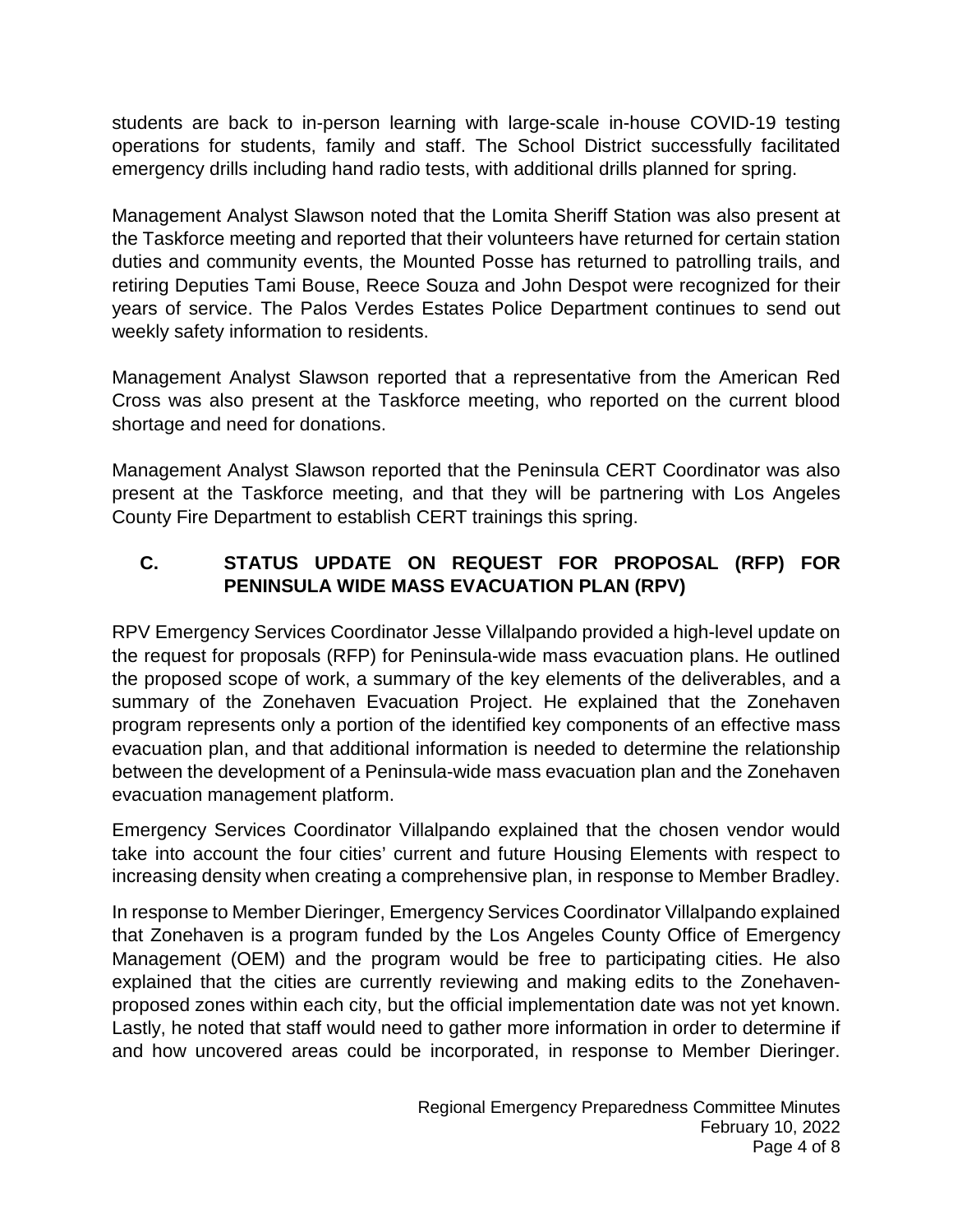Chair Zuckerman suggested providing OEM with a copy of each city's Traffic and Circulation Elements even though they have not been formally approved. .

Emergency Services Coordinator Villalpando noted that many California cities and counties have implemented Zonehaven, including the City of Santa Rosa, in response to Chair Zuckerman. Chair Zuckerman requested links to websites of cities currently using the platform for the Committee to review.

Emergency Services Coordinator Villalpando explained that the Zonehaven platform considers the Peninsula as four separate cities, with each city having control in establishing its own zones and boundaries, in response to Member McGowan. Member McGowan stated that consideration of zones and boundaries should be done in a coordinated approach with all four cities.

Emergency Services Coordinator Villalpando explained that he is aware of two to three vendors on the market with the specific skills set outlined in the RFP, but that portions can and may be subcontracted out if needed, in response to Member Murdock. Member Murdock emphasized the importance of communication when implementing Zonehaven, highlighting potential difficulties in accessing this information if the power went out or for someone without access to a computer. She stated that the chosen vendor should be directed to work with each of the four cities to access existing communication plans and resources that are already available and utilized within the cities. Coordinator Villalpando explained the "Know Your Zone" outreach campaign, and noted that ultimately the Los Angeles County Fire Department and Sheriff Department can send mobile notifications or go door to door for evacuation notices if the power went out.

Member Dieringer inquired if Zonehaven was one of the vendors that could provide all of the services outlined in the RFP, and about the process Zonehaven uses to develop zone boundaries if it is not done using an evacuation time study. Emergency Services Coordinator Villalpando explained that Zonehaven offers the evacuation management platform, and would not be an option for a vendor to create the Peninsula-wide mass evacuation plan. He further explained that Zonehaven uses a proprietary software that automatically generates zones, and that it is up to each city to review and modify the zone boundaries.

Member Dieringer inquired if it would be most efficient to first do an evacuation time study to help define the zones, or make adjustments to the zones after they are initially determined by Zonehaven. Coordinator Villalpando explained that the City is at the preliminary stages of this process and more information was needed, however the Zonehaven platform is being used very successfully in other cities and counties so he is confident in their determination of zones. City Manager Mihranian further explained that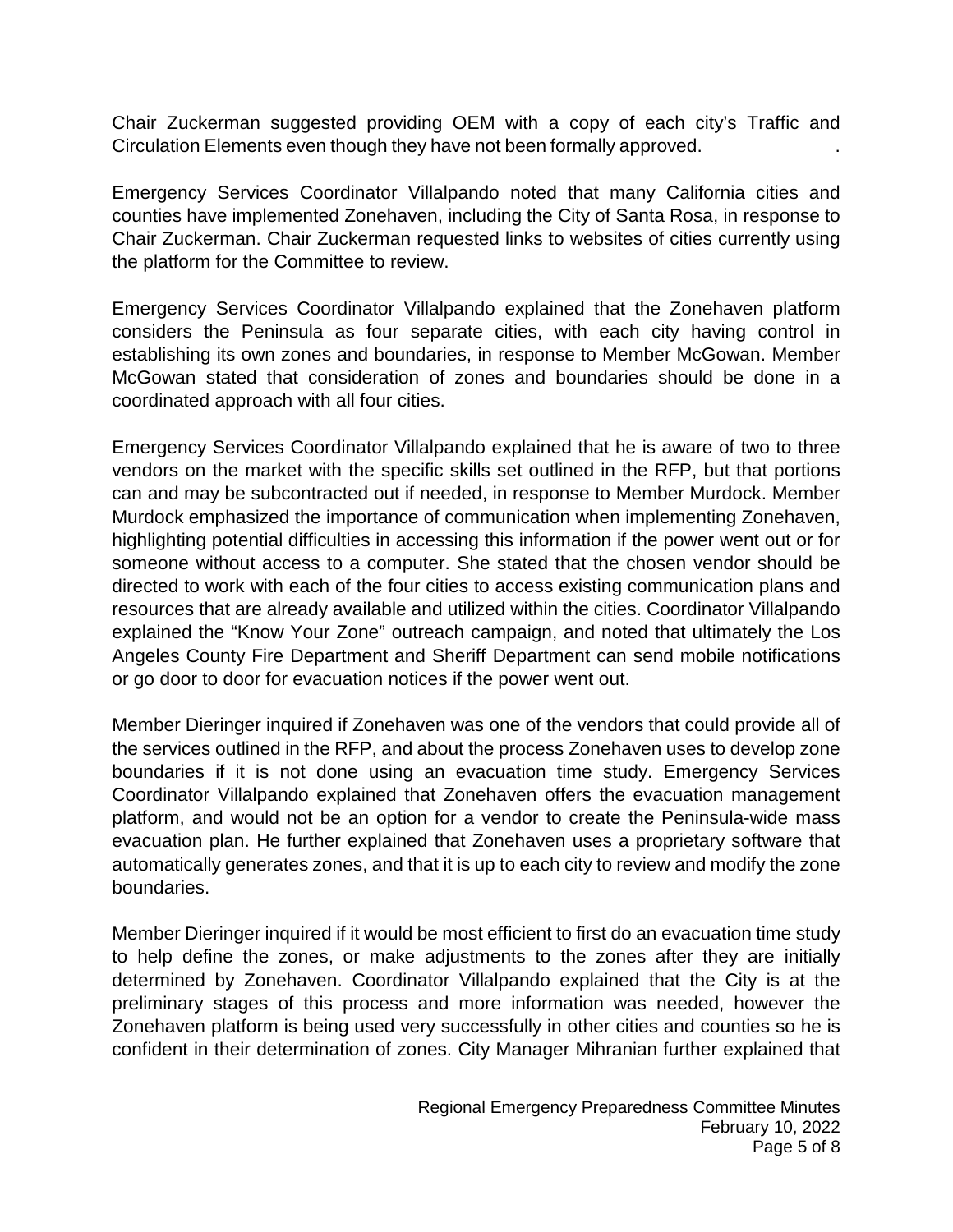the RFP has been paused in order to gather more information to determine what services Zonehaven can provide to the City and to determine if any gaps exist before proceeding with the RFP.

Vice Chair Zerunyan summarized his concerns about Senate Bills 9 and 10 and a onesize-fits-all approach to any major Peninsula-wide evacuations, including those for fires, earthquakes, events of terrorism or cyber security attacks, and urged staff to continue to customize our Peninsula-wide mass evacuation plan to fit the specific needs of this community.

Public comment was received from Larry Maizlish, RPV Emergency Preparedness Committee Chair, who emphasized that the Zonehaven platform is not new, it has been in wide-use throughout the state, and summarized how Zonehaven works and how it fits into the overall Peninsula-wide disaster management plan. He noted the large amount of time that will be required to enter all of the details in order to take full advantage of the platform, and that the detail work may need to be incorporated into the RFP with a consultant. He further explained the capabilities of the platform, and areas that are not covered by Zonehaven.

Discussion ensued regarding the tight timeline for revising and approving the proposed zones, and how the RFP fits into this timeline.

Public comment was received from Ruth Braswell, RPV Emergency Preparedness Committee Member, who echoed Mr. Maizlish's comments, and commented that after reviewing the initial designation of zones by Zonehaven, the algorithm does not adequately capture the unique aspects of the Peninsula, making the evaluation of the zones by each city extremely important. Lastly, she highlighted that Zonehaven will require residents to sign up for the alerts in order to participate.

Emergency Services Coordinator Villalpando suggested that the Peninsula City Managers review the RFP and take it to each City Council, rather than waiting for the Committee's review since the Committee only meets quarterly, in response to Member Murdock. City Manager Mihranian explained that the RFPs do not necessarily need to go to each City Council, but the selection of a vendor would go to the City Councils for final approval. He further summarized that staff is recommending the Committee receive and file this report, allow staff to continue to work with Zonehaven, and provide more information at the next meeting.

Member Zuckerman confirmed that each respective City Manager will update their City Councils with updates throughout this process.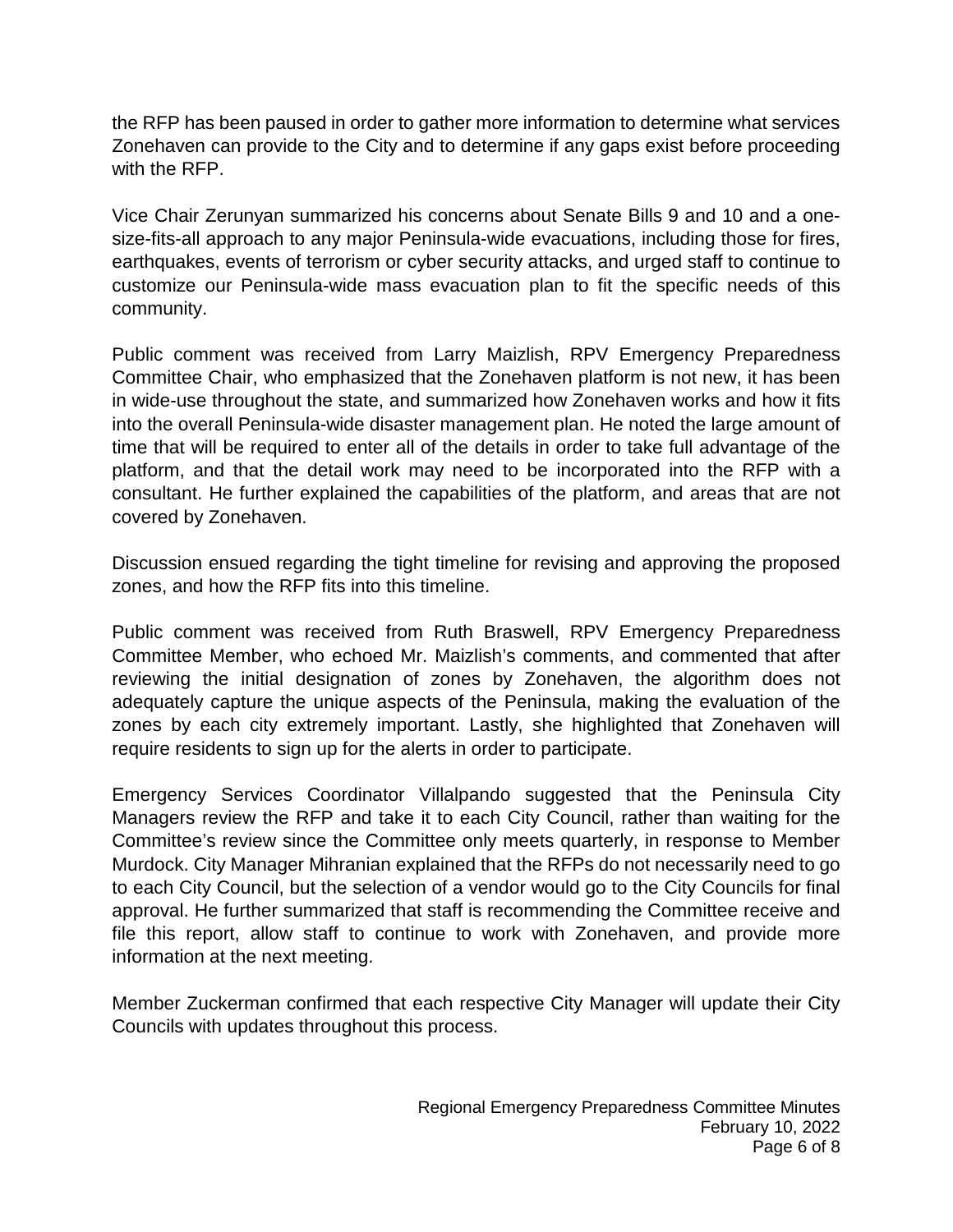Member McGowan confirmed that any emergencies occurring in the ports of San Pedro requiring the evacuation of the Peninsula will be included in this mass evacuation plan.

Motion by Member Dieringer, seconded by Member Alegria to receive and file the report, defer solicitation of proposals until additional information is gathered, and direct City Managers to communicate updates to City Councils.

- **AYES:** Members: Alegria, Bradley, Dieringer, McGowan, Murdock, Wilson, Zerunyan and Chair Zuckerman
- **NOES:** Members: None
- **ABSTAIN:** Members: None

# **D. STATUS UPDATE ON WILDFIRE CAMERAS (RPV)**

Emergency Services Coordinator Jesse Villalpando provided a staff report, summarizing the City of RPV's investigation of the development of a wildfire camera detection system, and outlining the two separate options within the scope of work in the RFP: Option #1 which ensures coverage of the six high-risk areas identified by the City of RPV and its respective Emergency Preparedness Committee (EPC); and Option #2 which ensures coverage of all six high-risk areas identified in Option #1 and expands the installation of wildfire detection sensors/technologies, as well as associated equipment to cover the majority of the Palos Verdes Peninsula's high fire risk areas as identified in the RFP. He then outlined the associated project tasks included in the RFP, the RFP deadline extension and potential grant funding sources.

Emergency Services Coordinator Villalpando explained that the notice of interest submitted to the Governor's Office of Emergency Services (Cal OES) for grant funds provided through the Hazard Mitigation Grant Program (HMGP) were for both Options #1 and #2, in response to Member Dieringer.

Emergency Services Coordinator Villalpando explained that the RFP required pricing for both Options #1 and #2, and that there were approximately four to five vendors who have expressed interest, in response to Member Dieringer.

Chair Zuckerman inquired about the possibility of the cameras being independent of the electrical grid, using solar panels and/or batteries, in which Emergency Services Coordinator Villalpando confirmed.

Member Dieringer requested an update on this project at the next Committee meeting, and that updates be provided to the City Managers to provide to the City Councils between now and the next meeting

There being no objection, Chair Zuckerman so ordered that the item be received and filed, with an update to be agendized at the next Committee meeting.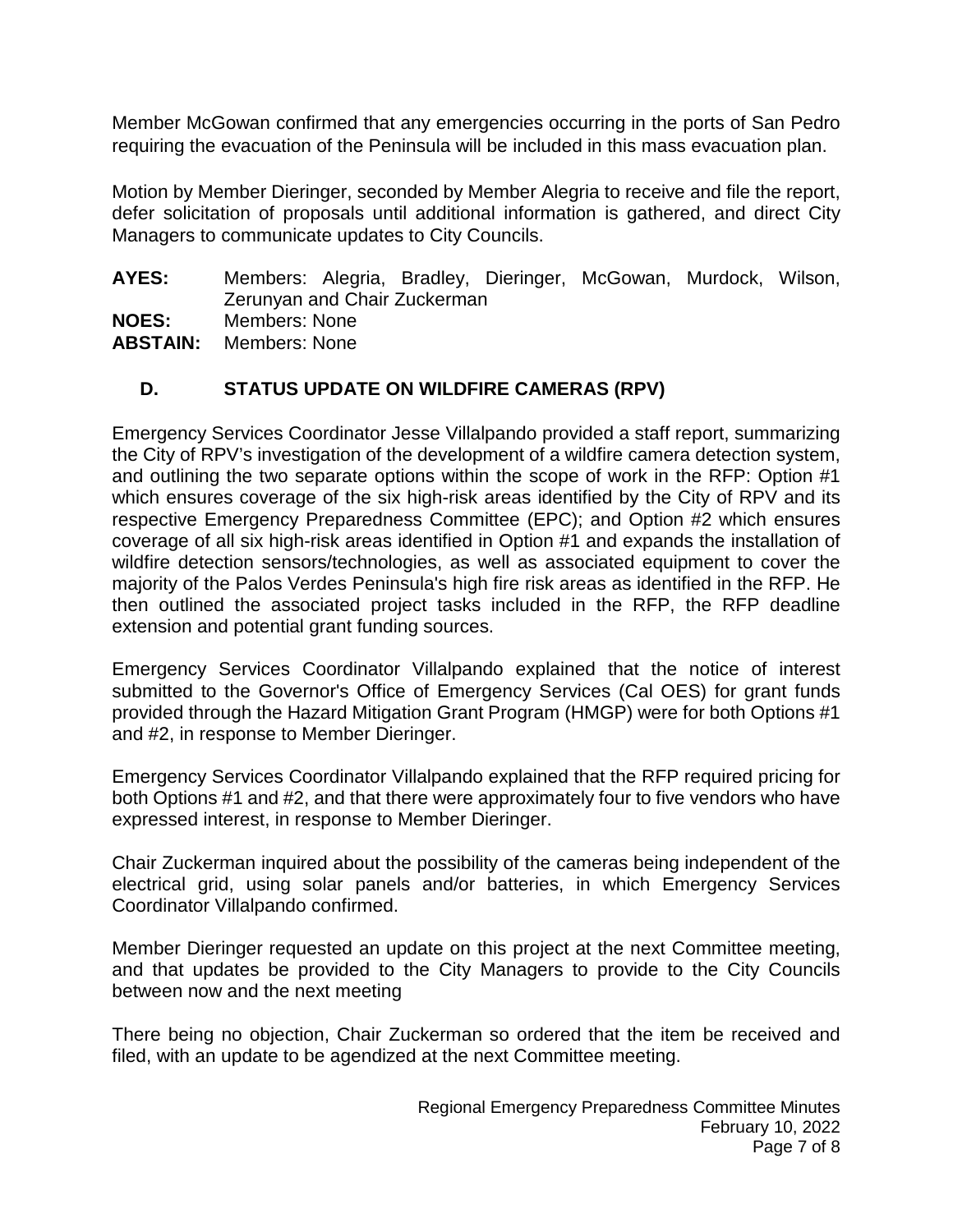#### **VIII. NEW BUSINESS**

# **A. COVID-19 STATUS UPDATE**

RHE City Manager Greg Grammer provided an update on the current status of the City of Rolling Hills Estates, noting that City Hall is open to the public with limited staff and that appointments are encouraged. Equipment upgrades have been made to allow for hybrid (virtual and in-person) City Council meetings beginning on February 22, 2022.

RPV City Manager Mihranian reported that City Hall is open to the public by appointment, and that the Planning Commission and City Council are meeting in-person, with virtual participation offered to the public.

Rolling Hills Senior Management Analyst Ball reported that City Hall is open to the public, and that all meetings are being held in-person with masks and social distancing, with the exception of the Block Captain Program which is being held in a hybrid format.

Palos Verdes Estates Police Chief Tony Best reported that City Hall is open by appointment only, the Police Department is open 24 hour a day, City Council, Committee and Commission meetings are being held virtually, and discussions are being held regarding shifting to hybrid and/or in-person meetings.

### **IX. OTHER MATTERS FROM REGIONAL EMERGENCY PREPAREDNESS COMMITTEE MEMBERS**

Chair Dieringer requested updates on the mass evacuation program, the wildfire camera program, and the school resource officer program, at the next Committee meeting.

### **X. ADJOURNMENT IN MEMORY OF FALLEN FIREFIGHTER JONATHAN FLAGLER**

There being no further business before the Palos Verdes Peninsula Regional Emergency Preparedness Committee, Chair Zuckerman adjourned the meeting at 9:11 a.m. in honor of fallen firefighter Jonathan Flagler. The next meeting is scheduled to be held on Thursday, May 12, 2022, beginning at 7:30 a.m.

Approved, Approved, Approved, Approved, Approved, Approved, Approved, Approved, Approved, Approved, Approved,  $\overline{R}$ 

\_\_\_\_\_\_\_\_\_\_\_\_\_\_\_\_\_\_\_\_\_\_\_\_\_\_ \_\_\_\_\_\_\_\_\_\_\_\_\_\_\_\_\_\_\_\_\_\_\_\_\_\_\_\_\_ Steve Zuckerman, Chair **Lauren Pettit, City Clerk** City of Rolling Hills Estates City of Rolling Hills Estates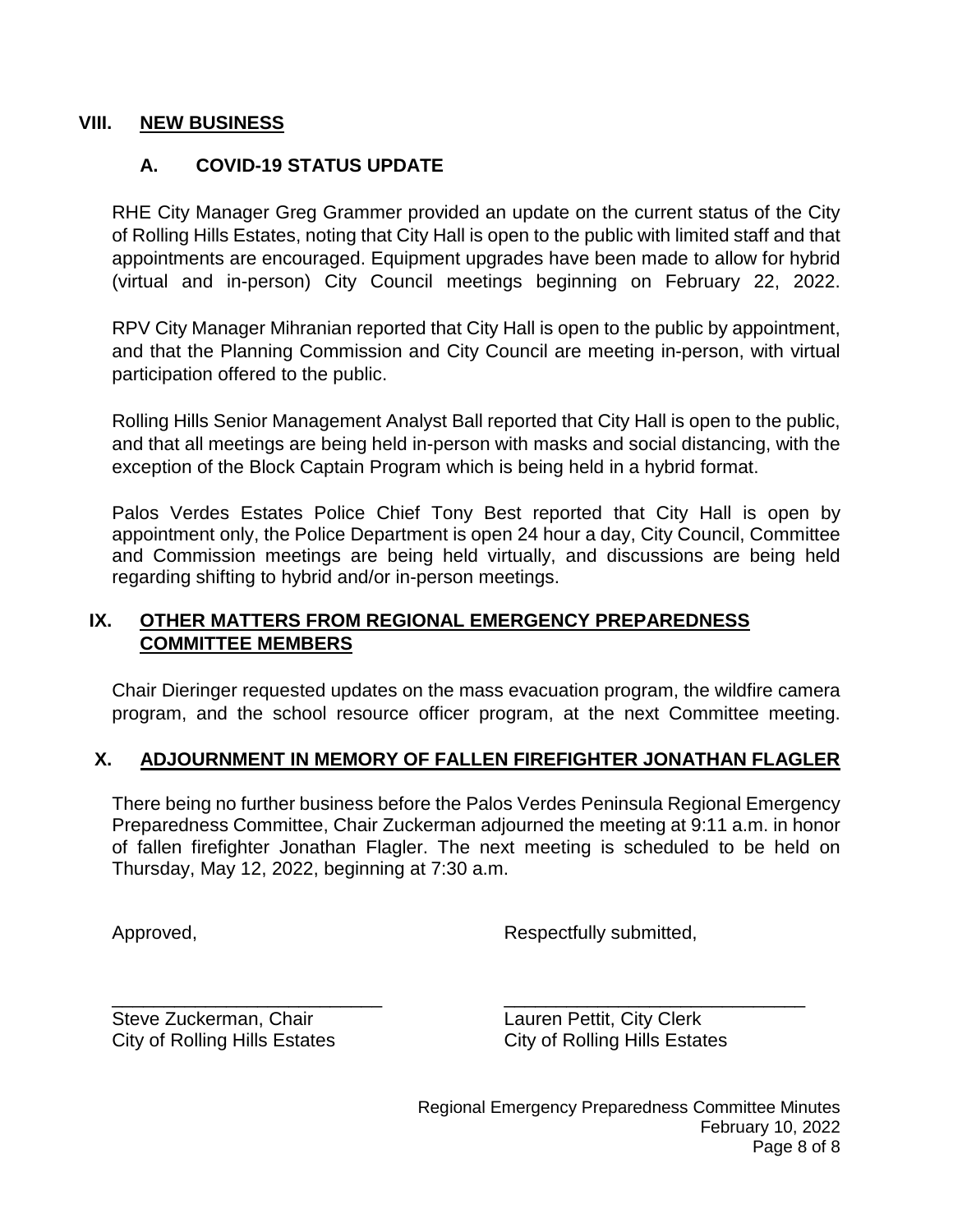<span id="page-10-0"></span>







# **MEMORANDUM**

| TO:             | <b>PENINSULA PUBLIC SAFETY COMMITTEE</b>         |
|-----------------|--------------------------------------------------|
| <b>FROM:</b>    | <b>CITY MANAGERS</b>                             |
| <b>DATE:</b>    | MAY 12, 2022                                     |
| <b>SUBJECT:</b> | <b>ZONEHAVEN PRESENTATION</b>                    |
|                 | PREPARED BY: JESSICA SLAWSON, MANAGEMENT ANALYST |
|                 |                                                  |

### **RECOMMENDATION**

Invite the County of Los Angeles Office of Emergency Management to provide a presentation on the Zonehaven program, ask any questions, receive, and file report.

# **BACKGROUND AND DISCUSSION**

The Peninsula Public Safety Committee (PPSC) has discussed mass evacuation planning for the Peninsula over the last year. Staff has conducted preliminary research to better understand the significance of neighborhood ingress and egress routes, identify concerns about impaired access, establish communication best practices, and how to repopulate an area in the event of an evacuation.

During that process, staff was contacted by the County of Los Angeles Office of Emergency Management (OEM) to discuss evacuation planning for cities located in fire prone areas within Los Angeles County. Based on recommendations from the 2018 Woolsey Fire After Action Report, as well as growing use of technology to support alert and warning systems, emergency public information, and cross jurisdictional coordination during evacuations, the County of Los Angeles OEM is seeking local jurisdictional collaboration in the development of evacuation zones for the Very High Fire Hazard Severity Zones across the County. Evacuation zones can be generally defined as pre-designated geographical areas that emergency responders use to enhance coordination and span of control during a disaster. In the event of a large fire or other disaster, officials may use established Evacuation Zones to quickly determine the timing, order, and routes of evacuation for specific areas, making evacuations more effective and avoiding traffic bottlenecks. At its meeting on February 10, 2022, the PPSC was presented with information regarding the County of Los Angeles OEM Zonehaven

PENINSULA PUBLIC SAFETY COMMITTEE ZONEHAVEN PRESENTATION MAY 12, 2022 6-C